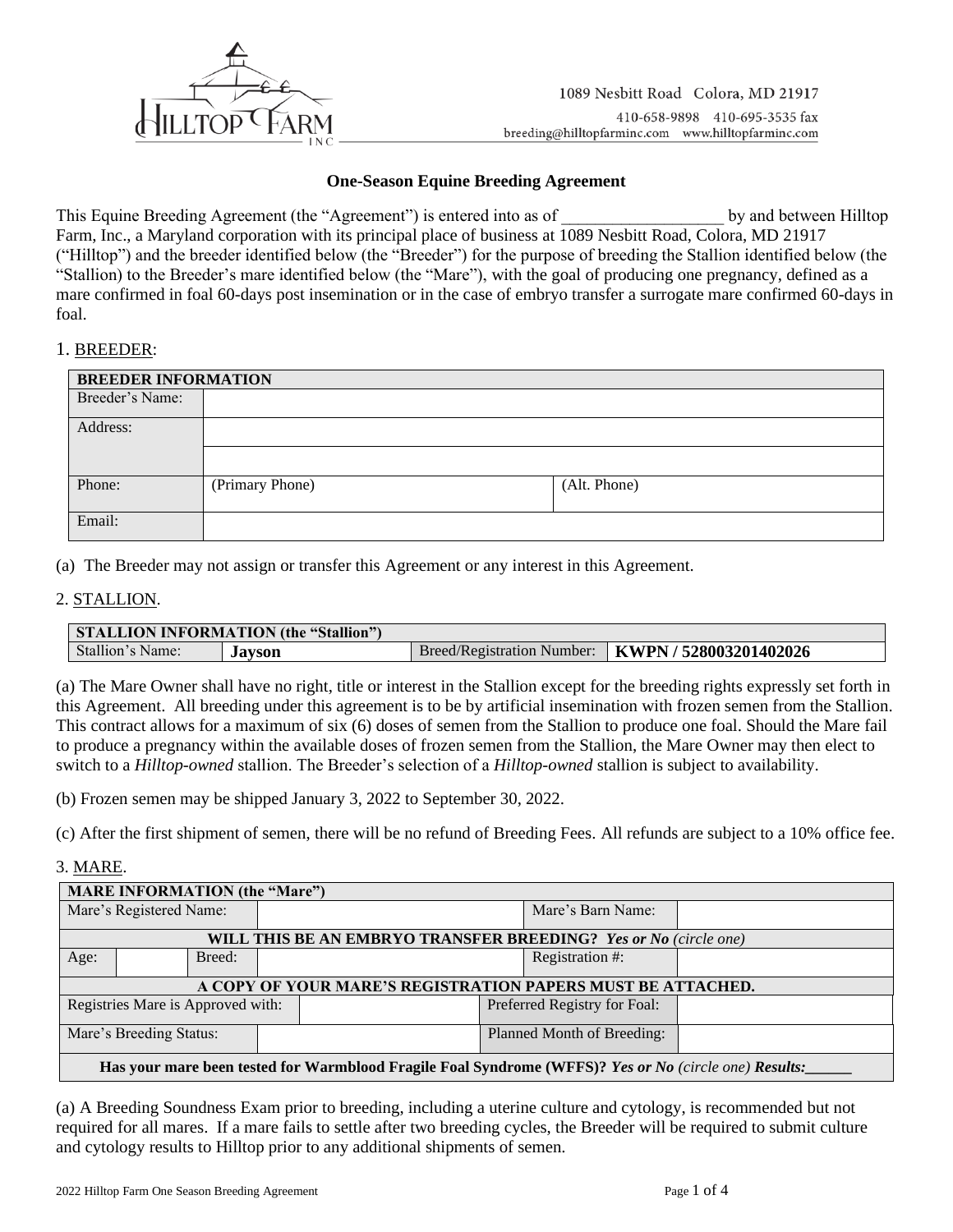(b) The Breeder may substitute a new mare that is owned or leased by the Breeder if the above Mare is no longer suitable for breeding. Complete information on the new mare must be supplied to Hilltop prior to requesting or using semen. The substitution of a replacement Mare does not extend the original terms for the Agreement.

4. EMBRYO TRANSFERS. (a) Hilltop must be notified at the execution of this Agreement if the Breeder intends to use Embryo Transfer as a means of producing a foal from this breeding. It is the responsibility of the Breeder to arrange for the Recipient Mare or Mares and the Breeder bears all costs, responsibility, and risk associated with them.

(b) In the case that multiple embryos are recovered from the Donor Mare, the additional embryos may be transferred to multiple Recipient Mares at the Breeder's discretion. The Breeder must notify Hilltop of any additional pregnancies not later than 18 days post implantation. An additional Breeding Fee will be due for each additional Live Foal resulting from the transfer of multiple embryos from the same breeding. The additional Breeding Fee for each additional Live Foal is due not later than one week after the birth of each additional foal.

(c) Permission to transfer multiple embryos from one breeding of the Donor Mare does not in any way imply the right to breed any mare other than the identified Donor Mare to the Stallion with semen shipped pursuant to this Agreement, or to re-breed the Donor Mare with semen shipped pursuant to the Agreement while there is at least one viable pregnancy or if a Live Foal has been produced. If the Breeder wants to rebreed the Donor Mare to achieve additional pregnancies while there is a successful surrogate pregnancy in progress, a new Breeding Agreement must be executed.

(d) Freezing of embryos is not permitted under this agreement.

# 5. FEES.

| $\overline{ }$<br>Due.<br><b>TOTAL DI COMPLE</b> | 1 A C<br>-<br>---- |
|--------------------------------------------------|--------------------|

(a) Payment of Fees. The Breeding Fee is due upon execution of this Agreement.

(b) Collection and Shipping Fees. Collection and shipment of semen for Hilltop stallions is performed by Select Breeders Service, Inc. ("SBS"). The collection of semen and shipping expenses (which together comprise the Distribution Fees ("Distribution Fees")) are set out in Hilltop's Schedule of Breeding Fees for the current breeding season and are payable to SBS. The Distribution Fees will be charged to the Mare Owner's credit card prior to each semen shipment.

(c) Container Security. Semen is shipped in specialized containers which shall at all times remain the property of Hilltop or SBS. For each shipment of semen, the shipping container must be returned to Hilltop or SBS in good condition within the timeframe listed on the container and by the method specified in the container documents. A Late Fee, as set out in the Schedule of Breeding Fees, may be assessed for late return of the shipping container. Any loss of or damage to the container will be the responsibility of the Breeder and will be charged to the Breeder's credit card.

(d) Credit Card Required. Hilltop requires that the Breeder provide valid credit card information to SBS for securing the semen shipping container deposit and for the billing of Distribution Fees prior to each shipment of semen.

6. SEMEN SHIPMENT AND ADMINISTRATION. (a) Upon payment of the Breeding Fee the Breeder is entitled to shipments of semen from the Stallion during Hilltop's 2022 breeding season until the Mare achieves a pregnancy for 60 days. The Breeder is eligible to receive a maximum of 6 doses of frozen semen over the duration of the contract. Should the Mare fail to achieve a pregnancy, the Breeder may receive discount on a new agreement during the 2023 breeding season, pursuant to the terms of the Breeding Discount set out in Section 9, below. Should the Mare fail to achieve a pregnancy within the available doses of frozen semen from the Stallion, the Mare Owner may then elect to switch to a *Hilltop-owned* stallion for the remainder of the duration of the contract. The Breeder's selection of a *Hilltop-owned* stallion is subject to availability.

(b) In order for Hilltop to issue a breeding certificate for the breeding contemplated under this Agreement the Mare must be bred by a licensed veterinarian or a breeding technician approved by Hilltop. The same person must sign the Mare Breeding Passport. Failure to use a licensed veterinarian for insemination and pregnancy checks of the mare is at the risk of the Breeder.

(c) Cooled semen may not be frozen for future use, and semen provided under this Agreement may not be used to breed any mare other than the Mare identified in this Agreement or to re-breed the Mare once a Live Foal has been produced or a Recipient Mare is confirmed in foal under this Agreement.

(d)The Mare Owner assumes the risk of missed breeding opportunities due to problems with timing of the Mare's ovulation, the Mare's fertility, shipping or handling of the semen after it leaves SBS.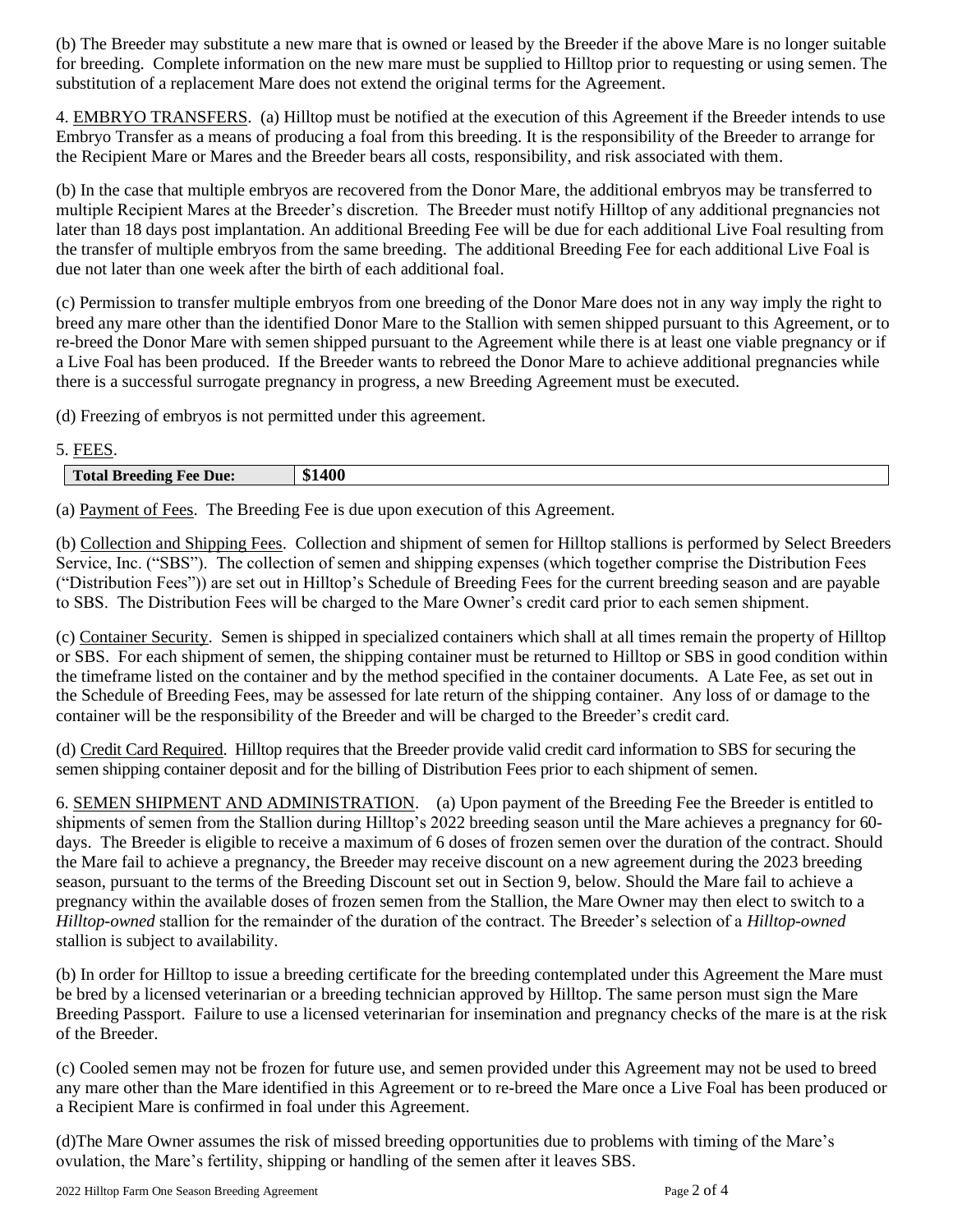(e) If frozen semen is utilized and unused doses remain after the mare is confirmed in foal 60-days post ovulation, all unused frozen semen must be returned to Hilltop Farm. Frozen semen that is not returned will be charged to the breeder at the listed per dose price. Failure to respond regarding unaccounted for frozen semen doses will result in your card being charged for the unaccounted doses.

(f) Semen is typically available Monday through Friday. Whenever possible, semen is shipped overnight via Federal Express or UPS.

(g) Requests for semen must be made by 9PM Eastern Time of the day preceding collection and shipment or pick-up. Frozen semen must be sent Monday thru Friday. ALL requests for semen shipments must be made via TELEPHONE. *Late notifications will be accommodated if possible, but cannot be guaranteed and there will be an additional late fee assessed by SBS.* 

| SHIPMENT DESTINATION INFORMATION      |         |                  |                  |  |
|---------------------------------------|---------|------------------|------------------|--|
| Attention:                            |         |                  |                  |  |
| Address:                              |         |                  |                  |  |
|                                       |         |                  |                  |  |
| <b>Special Delivery Instructions:</b> |         | Waive Signature: | <b>YES or NO</b> |  |
|                                       |         | (circle one)     |                  |  |
| <b>Contact Information:</b>           | (phone) | (email)          |                  |  |

| <b>VETERINARY INFORMATION (if different than Shipment Destination)</b> |         |         |  |
|------------------------------------------------------------------------|---------|---------|--|
| Vet's Name:                                                            |         |         |  |
| Clinic Name:                                                           |         |         |  |
| Address:                                                               |         |         |  |
| Contact Information:                                                   | (phone) | (cell)  |  |
|                                                                        | (fax)   | (email) |  |

7. PREGNANCY CHECKS. The Mare Owner agrees to submit to Hilltop confirmation of the mare's pregnancy at 14-16 days post-ovulation and at 55-60 days post ovulation. Hilltop recommends additional pregnancy checks at 28 days postovulation and between 35-40 days post-ovulation. The completed Mare Passport must be received by Hilltop not later than September  $15<sup>th</sup>$ . If pregnancy checks are still pending at that time, the Mare Passport should be returned and written confirmation of additional checks should be sent following each pregnancy check that occurs after September 15<sup>th</sup>.

8. BREEDING CERTIFICATE. Upon written confirmation of pregnancy at 60 days, Hilltop Farm will issue a Breeding Certificate for the appropriate breed registry. In the case of Embryo Transfers, no Breeding Certificate will be issued for additional pregnancies until any additional Breeding Fees due have been received by Hilltop.

9. BREEDING DISCOUNT. Breeder will receive a discount valued at 50% of the total breeding fee paid on this contract to be used off the total breeding fee of a new 1-Season contract during the 2023 breeding season under the following conditions: (a) a Mare Breeding Passport signed by a licensed veterinarian or a breeding technician approved by Hilltop must be received by Hilltop not later than September 15th, certifying that the Mare has not become pregnant and sustained a pregnancy to 60-days post insemination during the 2022 breeding season. If such notification is not received within the period required, there will be no breeding credit.

(b) In the case of Embryo Transfers, the Breeding Discount shall apply only if there is no pregnancy produced from any implanted embryos. Loss of additional pregnancies from multiple implanted embryos does not entitle the Breeder to the Right of Return if there is at least one pregnancy produced under the Agreement.

10. TERM AND TERMINATION. This Agreement shall continue until both parties have met their obligations hereunder. The last date for Hilltop to provide semen for breeding under this Agreement is August 31, 2022 for cooled semen and September 30, 2022 for frozen semen.